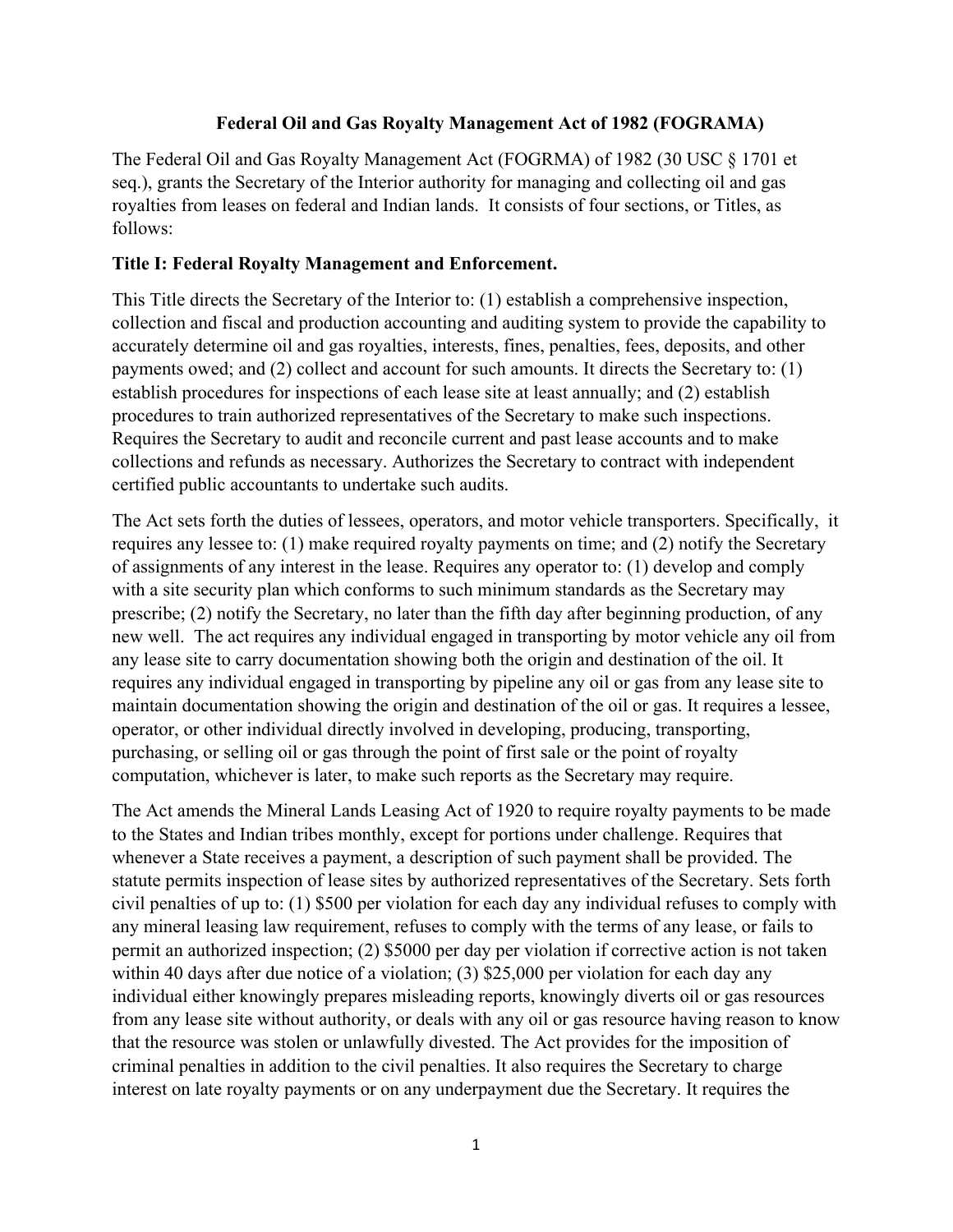Secretary to pay interest on any late payments made to a State or Indian tribe by the Secretary. Authorizes the Attorney General to bring a civil action to restrain violations of this Act or to compel the taking of any action required under any mineral leasing law. Authorizes the Secretary to reward any individual, who is not a U.S. employee, up to 10 percent of any royalty payment for providing information leading to the recovery of an unpaid royalty. Directs the Secretary to conduct a study of the effects of a change in the royalty rates for noncompetitive Federal oil and gas leases on: (1) the exploration, development, or production of oil or gas; and (2) the overall revenues generated by such change.

# **Title II: States and Indian Tribes**

This Title states that this title applies only with respect to oil and gas leases on Federal or Indian lands. Authorizes the Secretary to enter into a cooperative agreement with any State or Indian tribe to share oil or gas royalty management information, and to carry out inspection, auditing investigation or enforcement activities under this Act.

The Act gives States and Indian tribes access to royalty accounting information in the Secretary's possession, pursuant to such an agreement. Restricts the availability of trade secrets, proprietary and other confidential information. Makes such information available to a State or Indian tribe only if: (1) such information is available only to those who are directly involved in an audit or investigation under this Act; (2) the State or tribe accepts liability for wrongful disclosure; and (3) the information is essential for an audit or investigation. It authorizes a State to commence a civil action under this Act against any person to recover any royalties, interest, or civil penalties which the State believes is due based on credible evidence, with respect to any oil and gas lease on Federal lands located within that State. It authorizes the Secretary, upon the written request of a State, to delegate to a State all or part of his or her authorities and responsibilities to conduct inspections, audits, and investigations.

The act directs the Secretary to promulgate regulations pertaining to such authorities and responsibilities which assure that a uniform and effective system of accounting and payment of royalties will prevail among States. It also authorizes the revocation of the delegation of authority if a State is in violation of any applicable requirement. The act requires 50 percent of any civil penalty collected by the Federal Government under this Act to be paid to a State or Indian tribe.

## **Title III General Provisions**

This Title directs the Secretary to prescribe such rules and regulations as are reasonably necessary to carry out this Act. Directs the Secretary to report annually to Congress on the implementation of this Act. Directs the Inspector General of the Department of the Interior to conduct a biennial audit of the Federal royalty management system. Directs the Secretary to study the question of the adequacy of royalty management for coal, uranium and other energy and nonenergy minerals on Federal and Indian lands. States that: (1) the penalties and authorities provided in this Act are supplemental to any other penalties or authorities; and (2) nothing in this Act shall be construed to reduce the responsibilities of the Secretary to ensure prompt and proper collection of revenues from other energy and nonenergy minerals on Federal and Indian lands.